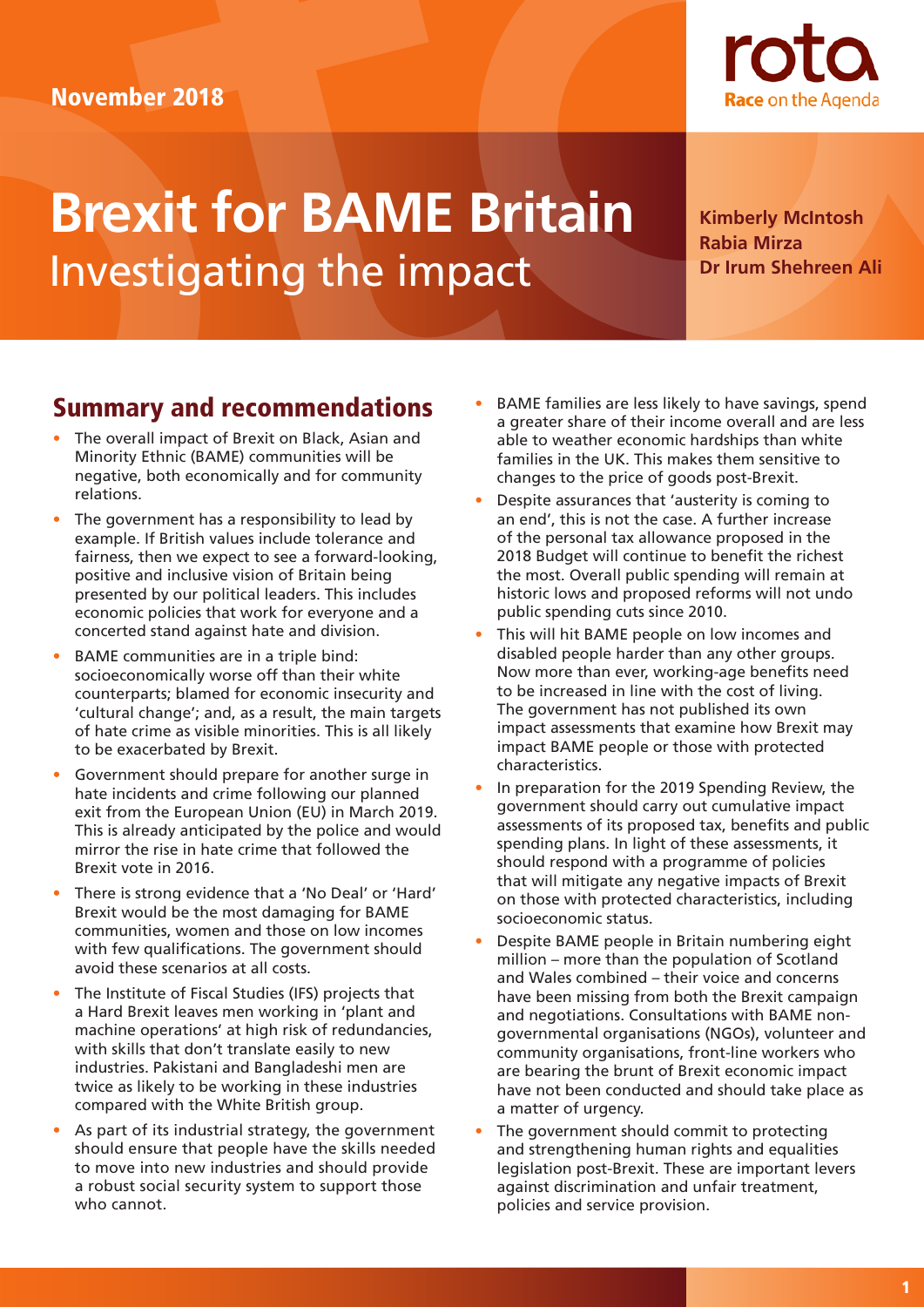

# Introduction

The vote to leave the European Union (EU) has radically reformed the UK and will continue to do so. Although the terms and future are uncertain, our relationship with the EU and British identity will be markedly changed whatever the outcome. The 'Vote Leave' campaign was outwardly xenophobic, using anxiety about migration and 'cultural change' as thinly veiled proxies for race. The increase in hate crime following the referendum result was not random.<sup>1</sup> The campaign gave increased social sanction and space for hate and prejudice to thrive. Seventy-five per cent of Black, Asian and Minority Ethnic (BAME) people voted to Remain, not necessarily out of passion for the EU but out of a fear of what the Leave campaign represented.<sup>2</sup> However, the vote to Leave – the disparate demographics across the UK that wanted out – was driven by a complex cocktail of causes.

Inequality, injustice and post-racial fantasies are laced through much of the Leave vote. It was able to unite curry house owners in London with residents in post-industrial towns around a common interest.<sup>3</sup> But 'sovereignty' and immigration  $-$  both inextricably linked to control and a specific conception of British identity – were able to bring a mostly white, mostly middle-aged group of men and women into coalition across class boundaries and across the country.4

However, this is shifting. A 'mega-poll' conducted by Survation and Channel 4 found that local authorities with a high number of ethnic minority Leave voters would now switch to supporting Remain, if there were to be another referendum.<sup>5</sup> The Leave campaign has since ditched its promise of a fairer migration system for non-EU migrants. This, and the government's lack of care for BAME views in its negotiations, impact assessments or overarching narrative, has likely driven this change in support. The curry house bosses promised a fairer immigration system for non-EU migrants have since shared their disappointment with the Leave campaign and subsequent negotiations.<sup>6</sup> This raises further questions about a need for a 'People's Vote' on the final terms of withdrawal from the EU.

Research has shown that austerity policies, economic insecurity and a lack of power contributed significantly to the Brexit vote.7 People who felt ignored by successive governments and who have felt their standard of living deteriorate grasped the opportunity to 'take back control'.8 We also know that hard times are the midwives of hate, delivering increased resentments in the face of scarcity. Most economic projections, including government analysis, for all the versions of Brexit currently on the table predict that those who are worse off either, at best, will see little change to their circumstances or, at worst, will be hardest hit economically.9

## *'[There's been] no thought of impact on BAME groups' – ROTA member organisation*

This leaves BAME people in a triple bind. The government's Race Disparity Audit (RDA) has shone a light on the inequalities in employment, pay and school results that ethnic minorities face in England and Wales. They are hit harder by austerity policies, are already worse off economically and are the main targets of resentment and hate crimes.10 Without government intervention, with economic policies but also a unifying, inclusive vision to bolster it, BAME people will be at risk on all fronts. Without commitment and planning from our political leaders, Brexit has the potential to make life worse for BAME communities both economically and socially.

At the time of publication, a draft withdrawal agreement has been made public. As a result, several Cabinet Ministers have resigned. Rebel Conservative MPs are writing letters demanding a vote of no confidence in Theresa May. If 48 Conservative MPs call for a no confidence vote, a new Conservative leadership battle will be triggered. If the Prime Minister can convince enough of her ministers to support the agreement, there will likely be an emergency EU summit mooted for 25 November. Our briefing attempts to assess the socioeconomic environment awaiting BAME communities post-Brexit amid continued uncertainty.

For our economic analysis, we primarily look to Institute of Fiscal Studies (IFS) and Institute of Public Policy Research (IPPR) analyses of trade and price impacts to explore the potential distributional impacts of Brexit on BAME people in the UK.<sup>11</sup> We look at gross value added (GVA) impacts – a key productivity metric used to calculate GDP (gross domestic product) that measures the contribution of a region, sector or industry to the economy. Particular ethnic and socioeconomic groups are concentrated in specific sectors of employment, some of which are predicted

<sup>1</sup> C. Schilter (2018), 'Hate crime after the Brexit vote: Heterogeneity analysis based on a universal treatment', www.lse.ac.uk/economics/Assets/Documents/job-marketcandidates-2018-2019/JobMarketPaper-ClaudioSchilter.pdf;

V. Dodd (2016), 'Police blame worst rise in recorded hate crime on EU referendum', *The Guardian*, 11 July, www.theguardian.com/society/2016/jul/11/police-blame-worst-rise-inrecorded-hate-on-eu-referendum.

<sup>&</sup>lt;sup>2</sup> N. Begum (2018), 'Minority ethnic attitude and the 2016 EU referendum' in UK in a Changing Europe, *Brexit and Public Opinion: The UK in a Changing Europe*, http:// ukandeu.ac.uk/wp-content/uploads/2018/01/Public-Opinion.pdf; D. Weekes-Bernard and O. Khan (2015), *This Is Still About Us: Why Ethnic Minorities See Immigration Differently*, www.runnymedetrust.org/uploads/Race%20and%20Immigration%20Report%20v2. pdf; R. Obordo and H. Rahim (2016), 'Ethnic minorities ask: "How did Great Britain become Little England?"', *The Guardian*, 28 June, www.theguardian.com/world/2016/ jun/28/ethnic-minorities-ask-how-did-great-britain-become-little-england.

<sup>3</sup> R. Carter (2018), *Fear, Hope and Loss: Understanding the Drivers of Hope and Hate*, www. hopenothate.org.uk/wp-content/uploads/2018/10/FINAL-VERSION.pdf.

<sup>4</sup> S. Virdee and B. McGeever (2018), 'Racism, crisis, Brexit', *Ethnic and Racial Studies* 41(10): 1802–1819; IPSOS MORI (2017), 'Concern about immigration rises as EU vote approaches',

www.ipsos.com/ipsos-mori/en-uk/concern-about-immigration-rises-eu-vote-approaches; World Economic Forum (2017), 'Part 1 – Global Risks', http://reports.weforum.org/globalrisks-2017/part-1-global-risks-2017.

<sup>5</sup> Survation and Channel 4 News (2018), *Local Authority Predictions*, https://www. survation.com/wp-content/uploads/2018/11/LA-predictions-from-MRP.xlsx.

N. Cecil (2017), 'Brexit ministers misled us over immigration, say furious curry house bosses', *Evening Standard*, 12 May, www.standard.co.uk/news/politics/brexit-ministersmisled-us-over-immigration-say-furious-curry-house-bosses-a3537356.html.

<sup>7</sup> T. Fetzer (2018), 'Did austerity cause Brexit?', https://warwick.ac.uk/fac/soc/economics/ research/centres/cage/manage/publications/381-2018\_fetzer.pdf.

<sup>8</sup> Carter, *Fear, Hope and Loss*.

<sup>9</sup> House of Commons Exiting the European Union Committee (2017), *EU Exit Analysis: Cross-Whitehall Briefing*, www.parliament.uk/documents/commons-committees/Exitingthe-European-Union/17-19/Cross-Whitehall-briefing/EU-Exit-Analysis-Cross-Whitehall-Briefing.pdf; P. Levell and A. Norris Keiller (2018), 'The exposure of different workers to potential trade barriers between the UK and the EU', in C. Emmerson, C. Farquharson and P. Johnson (eds), *IFS Green Budget 2018*, chapter 10, www.ifs.org.uk/publications/13508; Jonathan Portes (2018), *Too High a Price? The Cost of Brexit – What the Public Thinks*, https://ourglobalfuture.com/wp-content/uploads/2018/04/GlobalFuture-Too\_high\_a\_ price.pdf.

<sup>&</sup>lt;sup>10</sup> M. Rosenbaum (2017), 'Local voting figures shed new light on EU referendum', www. bbc.co.uk/news/uk-politics-38762034; A. O'Neill (2017), *Hate Crime, England and Wales*, 2016/17: *Statistical Bulletin 17/17*, https://assets.publishing.service.gov.uk/government/ uploads/system/uploads/attachment\_data/file/652136/hate-crime-1617-hosb1717.pdf; Women's Budget Group and Runnymede Trust (2017), *Intersecting Inequalities: The Impact of Austerity on Black and Minority Ethnic Women in the UK*, www.runnymedetrust.org/ uploads/PressReleases/Correct%20WBG%20report%20for%20Microsite.pdf.

<sup>11</sup> See specifically: M. Morris (2018), *An Equal Exit? The Distributional Consequences of Leaving the EU*, www.ippr.org/files/2018-06/brexit-and-trade-july2018.pdf.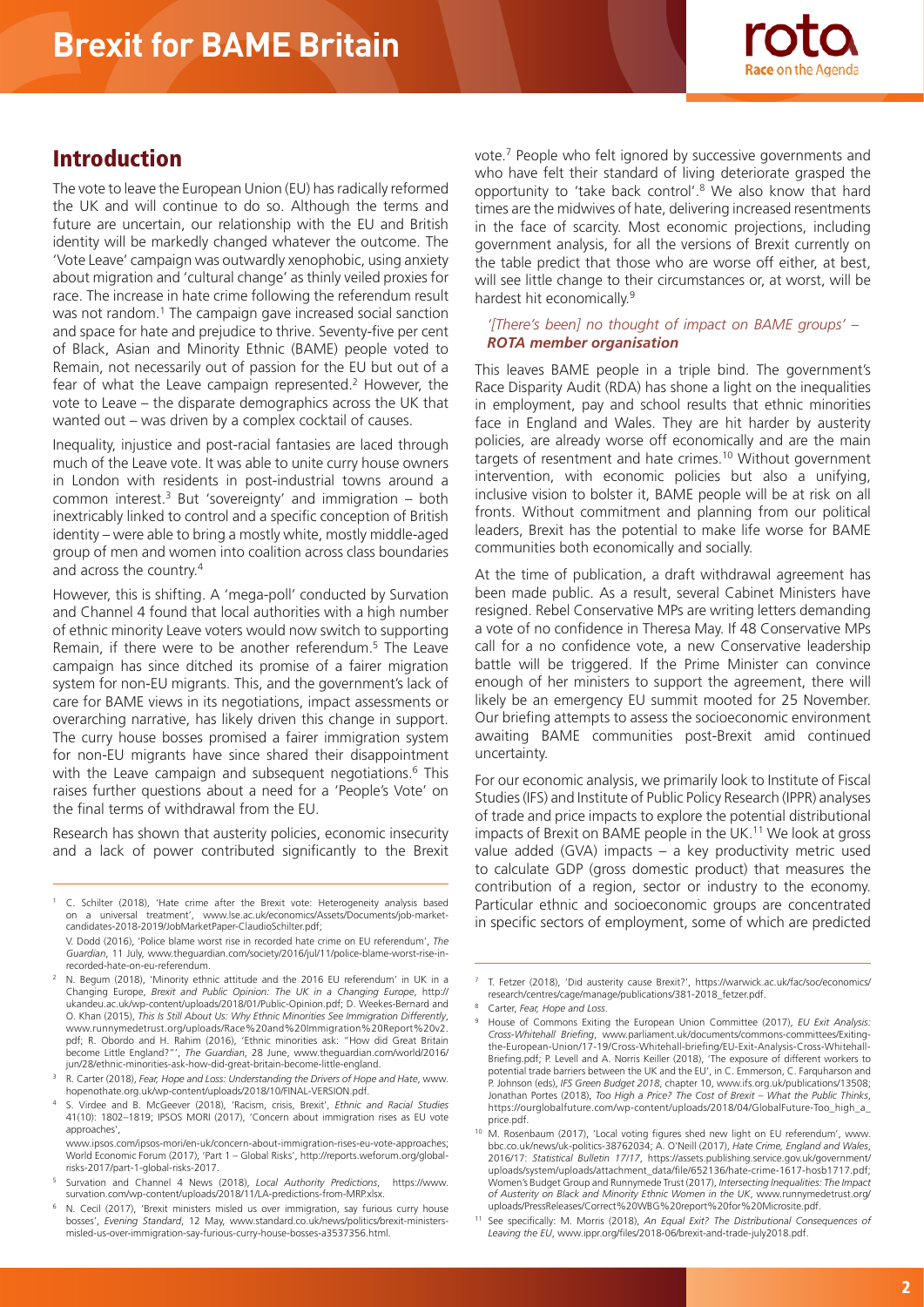

to be impacted by Brexit. We also look at price impacts – how changes in the price of consumer goods and services might affect the household expenditure of different groups.<sup>12</sup>

In addition, we asked ROTA's members to share their concerns for their beneficiaries and their organsations post-Brexit. This complements the work of other academics, economists, government guidance, think tanks and financial institutions that have modelled the impact of Brexit on the UK's GDP, employment rights and community relations.<sup>13</sup> The majority predict a long-term negative impact on GDP compared to if the UK had stayed in the EU.14

While it has been well established that trade agreements can have considerably different impacts on different groups of people depending on their economic position and socioeconomic power, less work has been done on how these differences break down across ethnic lines.<sup>15</sup> This leaves us with only a complex sketch of what the future looks like for BAME people post-Brexit. But we can outline the possibilities: the opportunities and threats that Brexit may bring.

# What is Brexit?

On 23 June 2016, 51.9% of the British electorate voted for Britain to leave the EU, while 48.1% voted to remain in the Union.

Britain plans to officially exit the EU on 29 March 2019. At the time of publication, the UK government is still negotiating with the EU to determine what our future relationship will look like. Britain is legally intertwined with the European Union in myriad ways and the government is in the process of arranging future deals on an array of issues including trade, immigration, financial services, law, democracy and education. The parameters of our exit are constantly shifting; it is difficult to determine the long- and short-term impacts on different communities with certainty.

While BAME Britons overwhelmingly voted Remain, there were variations between different ethnicities. Those of an Indian background were almost twice as likely to vote Leave as other minority groups. There was much higher support for Remain among Pakistanis, Bangladeshis, Black Caribbean and Black African groups, with only a quarter of these groups voting Leave.16 Overall, three in four black people and two in three Asian people voted Remain.17 However, a recent 'mega-

poll' conducted by Survation and Channel 4 found that local authorities with a high number of ethnic minority Leave voters would now switch to supporting Remain, if there were to be another referendum.<sup>18</sup> This is likely an indictment of the way the negotiations have been handled.

Whatever their attitudes towards Brexit, BAME people are already socioeconomically worse off than their White British counterparts: they own less in assets and savings and fare worse in education and employment.19 Any reductions to GDP or in public spending are likely to have an adverse effect on these communities.

## Where does legislation stand?

The EU Withdrawal Bill which officially became law in 2018 is the legislation that will repeal the 1972 Communities Act (the act that initially made the UK a member of the EU). It will turn all European law automatically into UK law. Parliament will then decide which laws to keep and which laws to revoke or amend. Equality and employment legislation intended to prevent and remedy discrimination and harassment in the workplace that was safeguarded by EU equality legislation will be open to amendments once in UK law.

## *'[There's] uncertainty about employment legislation if we withdraw from the European court' – ROTA member*

For example, the Equality Act 2010 legally protects people with protected characteristics such as ethnicity, gender and disability from workplace discrimination. However, post-Brexit, Parliament could repeal or undermine these rights. BAME Britons already face widespread discrimination and institutionalised racism in the work place. Without the protection of legislation, the situation could become significantly worse.

Although much of this legislation, such as the Equal Pay and the Race Relations Acts, pre-dates EU membership or jurisdiction, EU directives and treaties have strengthened it.<sup>20</sup> Additionally, the government had previously made it clear that it considered essential elements of the Equality Act 2010, like the Public Sector Equality Duty (PSED), to be 'red tape'. Under the Cameron administration, it was put up for consultation under the 'Red Tape Challenge', categorising it as a burden on business.21 Theresa May's Race Disparity Audit signalled a change in approach, but the legislation could still be under threat from a future administration.

## What type of Brexit?

The referendum question on which the public was asked to vote did not include any definitive details on the type of Brexit the UK would be seeking to negotiate. Given that the referendum did not specify the specific terms of Britain's departure from the EU, Brexit means different things to different parts of the electorate.

<sup>&</sup>lt;sup>12</sup> This briefing draws on a general equilibrium model analysis across 31 sectors by S. Dhingra, H. Huang, G. Ottaviano, J.P. Pessoa, T. Sampson, and J. Van Reenen (2017), *The Costs and Benefits of Leaving the EU: Trade Effects*, London: Centre for Economic Performance, LSE; and on Levell and Norris Keiller, 'The exposure of different workers to potential trade barriers between the UK and the EU'. While the methods of analysis are not the same, the findings are complementary and provide context for each other. Both methods also integrate employment data across sectors to estimate impacts on particular groups. We have also extensively referred to Morris' wide-ranging analysis of the economic impact of Brexit across region, gender and ethnicity; Morris, *An Equal Exit?*

<sup>13</sup> Morris, *An Equal Exit?*

<sup>14</sup> Women's Budget Group (2018), *Exploring the Economic Impact of Brexit on Women*, https://wbg.org.uk/wp-content/uploads/2018/03/Economic-Impact-of-Brexit-on-womenbriefing-FINAL-1.pdf.

<sup>15</sup> See, for example, I.P. van Staveren, D. Elson, C. Grown and N. Cagatay (eds) (2007), *The Feminist Economics of Trade*, London: Routledge.

<sup>16</sup> Begum, 'Minority ethnic attitude and the 2016 EU referendum'; Rosenbaum, 'Local voting figures shed new light on EU referendum'.

<sup>17</sup> Lord Ashcroft (2016). *EU Referendum 'How Did You Vote' Poll*, https://lordashcroftpolls. com/wp-content/uploads/2016/06/How-the-UK-voted-Full-tables-1.pdf

<sup>18</sup> Survation and Channel 4 News, *Local Authority Predictions*.

<sup>&</sup>lt;sup>19</sup> See the government's Race Disparity Audit: 'Ethnicity facts and figures', www.ethnicityfacts-figures.service.gov.uk/.

<sup>20</sup> M. Morris (2018), *A Level Playing Field for Workers: The Future Of Employment Rights Post-Brexit*, www.ippr.org/files/2018-10/1539013433\_brexit-and-employment-october18.pdf.

<sup>&</sup>lt;sup>21</sup> Home Office (2012), 'Equalities red tape challenge and reform of the Equality and Human Rights Commission: outcome', www.gov.uk/government/speeches/equalities-red-tapechallenge-and-reform-of-the-equality-and-human-rights-commission-outcome.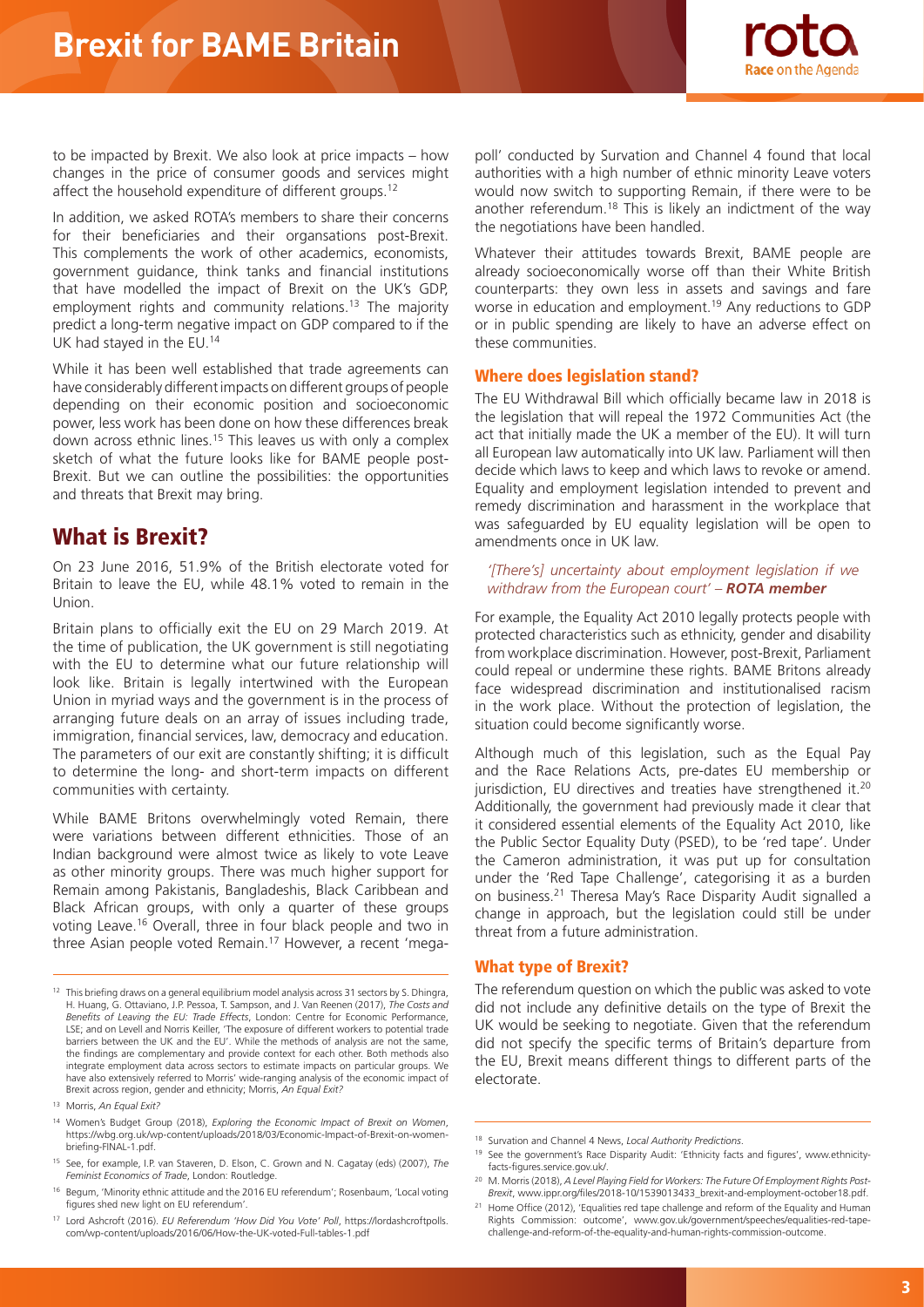

There are calls for a second vote, also known as the 'People's Vote', to allow the electorate to have a say on the final Brexit deal once the terms under offer from the EU become clear.<sup>22</sup> While the government has been reluctant, they have now conceded and will provide Parliament with a 'full, reasoned position statement' with a legal analysis of the Brexit deal after it is concluded. As it stands, the government says it will reach a deal with the EU by the end of November.

The four proposed exit scenarios are outlined below.

#### **The draft withdrawal agreement**

At the time of publication, Prime Minister Theresa May has presented the draft withdrawal agreement to her Cabinet and the media. The proposal includes a potential solution to the Irish border – a major stumbling block to progress in negotiations with the EU. It offers some alignment between the UK with the EU customs union for a limited time. This is unacceptable to the Democratic Unionist Party (DUP) that the prime minister needs to hold a majority in parliament. It also includes commitments over citizens' rights after Brexit, a proposed 21-month transition period after we leave, the end of freedom of movement – to be replaced with a skills-based immigration system, departure on 29 March 2019 and details of the £39bn so-called 'divorce bill'. The UK and EU's long-term trade arrangements are yet to be settled.<sup>23</sup>

As a result, several Cabinet Ministers have resigned. Rebel Conservative MPs are writing letters demanding a vote of no confidence in Theresa May.

If the Cabinet agrees and the leadership challenge is staved off, an emergency summit of the 27 EU member states is mooted for 25 November, followed by a vote in Parliament around 7 December. If it is either blocked by the Leave-supporting Cabinet members or voted down by Parliament, the following scenarios remain on the table.

#### **Hard Brexit**

In this scenario the UK would leave the customs union, ending free trade and movement. Multiple studies have shown this to be an extreme option for Britain, with significant negative impact on the economy and public services.24 It would also involve the time-consuming and laborious process of negotiating trade deals with the individual countries and trading blocs.

## **Soft Brexit: The Chequers deal**

This arrangement would see Britain remain within the customs union with the EU, allowing some form of free trade but ending free movement and replacing it with a 'mobility framework' to allow UK and EU citizens to travel to each other's territories, and apply for study and work.<sup>25</sup> The UK would continue to abide by a wide range of EU legislation, making it a 'rule taker', rather than a 'rule maker' as desired by prominent Brexiteers.

The government's 'Chequers White Paper' favours this Brexit model, and the Prime Minister is seeking support for it within both the UK and the EU. It proposes a 'soft' Brexit that retains a mutually beneficial economic partnership, with a free trade area for goods. This would avoid delays at the border that would potentially harm industries relying heavily on the 'just-in-time model' of manufacturing – those with tight supply chains that deliver parts just as the manufacturer needs them.

This policy would also avoid a hard border between the Republic of Ireland and Northern Ireland, and between Northern Ireland and Great Britain.

Crucially, the Chequers proposal retains the UK's freedom to pursue trade with states outside of the EU on its own terms, and its control over immigration. Reaction to these proposals has been strong, both at home and abroad. The Conservative party is deeply divided, with many hardline Brexiteers fiercely opposed to Chequers, and there is also fierce opposition to Chequers from the Labour Party, the Scottish Nationalist Party and others.26

The current Chequers model is unacceptable to the EU as it undermines the 'four freedoms' of goods, capital, services and labour.<sup>27</sup> The EU has frequently repeated the indivisibility of these four freedoms, making Chequers an unrealistic negotiating position. The Prime Minister presented the Chequers plan to EU members at the Salzburg summit, where it was rejected.

#### **No Deal Brexit**

The possibility of a 'No Deal Brexit' has increased in recent months. This would mean Britain leaving the European Union without a deal and no transition period, with relations automatically rebounding to World Trade Organisation (WTO) trade rules. The UK would have to negotiate trade deals individually and would receive no preferential treatment from the EU. In August and September 2018, the UK government released a set of 28 guidance papers on issues such as business, industry, workplace rights, the NHS and trade in the case of a No Deal exit.<sup>28</sup> A withdrawal from the single market without preferential access for goods and services is likely to lead to very high losses in sectors such as financial services.<sup>29</sup> There are also likely to be rises in tariffs on exports. This is the least desirable option.

If 'No Deal' is announced, the government will ask MPs to vote on a plan of action in response. This could include leaving without a deal, holding another referendum, seeking an extension of Article 50 (the Article setting the date on which Britain leaves the EU) or a final effort at negotiations.

<sup>22</sup> D. Sabbagh (2018), 'Campaign for second Brexit vote seeks support beyond capital', *The Guardian*, 10 August, www.theguardian.com/politics/2018/aug/10/campaign-for-secondbrexit-vote-seeks-support-beyond-capital.

<sup>23</sup> BBC News (2018), 'Theresa May seeks cabinet backing for Brexit plan', www.bbc.co.uk/ news/uk-politics-46203425.

<sup>24</sup> See Women's Budget Group, *Exploring the Economic Impact of Brexit on Women*; Morris, An Equal Exit?; Dhingra et al., *The Costs and Benefits of Leaving the EU*; H. Breinlich, S. Dhingra, T. Sampson and J. Van Reenen (2016), *Who Bears the Pain? How the Costs of Brexit Would Be Distributed across Income Groups*, http://cep.lse.ac.uk/pubs/download/ brexit07.pdf; W. Chen, B. Los, P. McCann, R. Ortega Argilés, M. Thissen and F. van Oort (2017), 'The continental divide? Economic exposure to Brexit in regions and countries on both sides of The Channel', *Papers in Regional Science* 97(1): 25–54, https://onlinelibrary. wiley.com/doi/epdf/10.1111/pirs.12334.

<sup>25</sup> HM Government (2018) *The Future Relationship Between the United Kingdom and the European Union*, https://assets.publishing.service.gov.uk/government/uploads/system/ uploads/attachment\_data/file/725288/The\_future\_relationship\_between\_the\_United\_ Kingdom\_and\_the\_European\_Union.pdf.

<sup>&</sup>lt;sup>26</sup> BBC News (2018), 'Brexit plan: 80 MPs will reject Chequers deal, says ex-minister', www. bbc.co.uk/news/uk-45468544.

<sup>&</sup>lt;sup>27</sup> W. Kohler and G. Muller (2017), 'Brexit, the four freedoms and the indivisibility dogma' http://blogs.lse.ac.uk/brexit/2017/11/27/brexit-the-four-freedoms-and-the-indivisibilitydogma.

<sup>&</sup>lt;sup>28</sup> UK Government (2018), 'How to prepare if the UK leaves the EU with no deal', www.gov. uk/government/collections/how-to-prepare-if-the-uk-leaves-the-eu-with-no-deal.

<sup>29</sup> I. Begg and F. Mushovel (2018), *The Economic Impact of Brexit: Jobs, Growth and the Public Finances*, London: European Institute, LSE.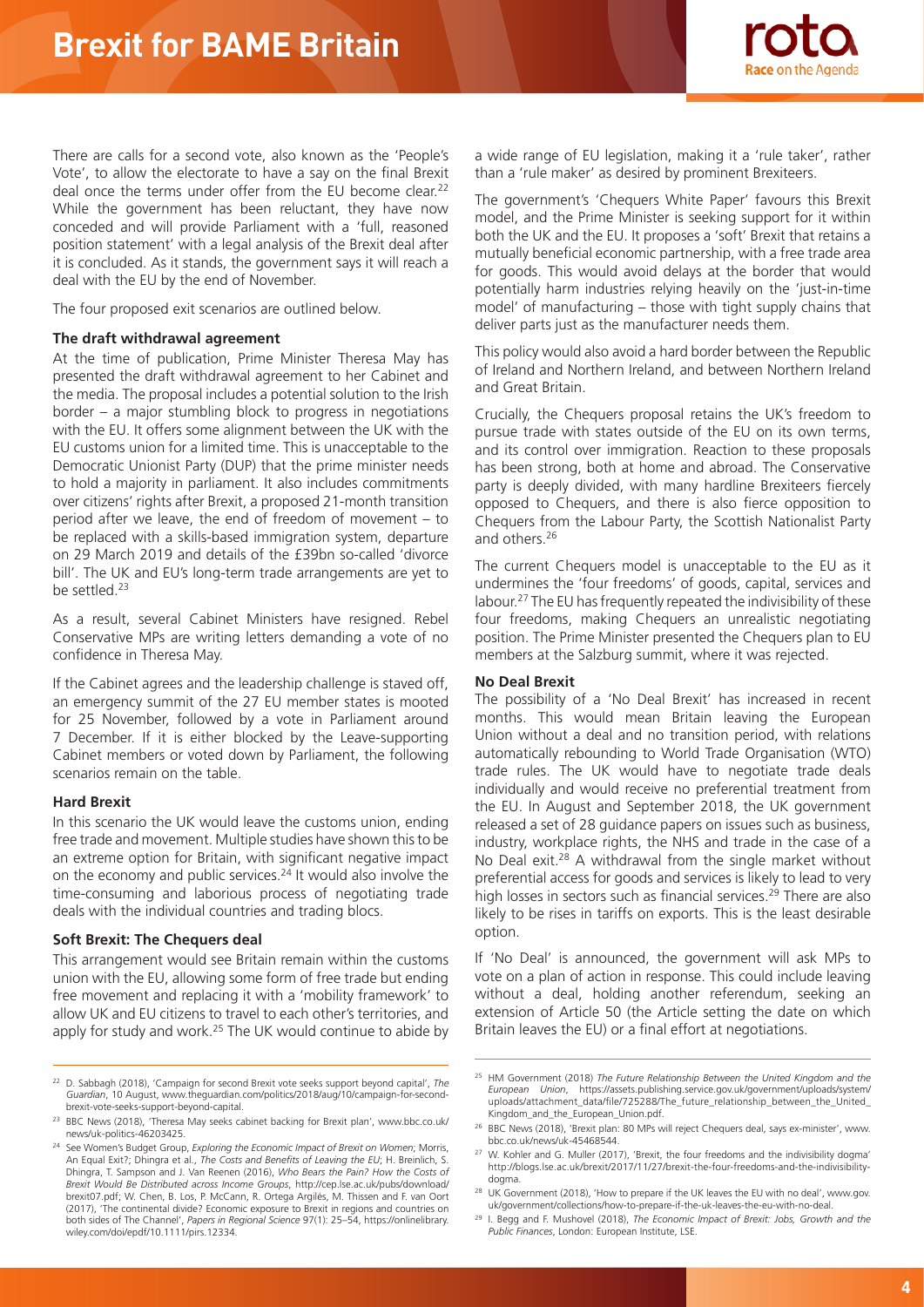

According to the information and analysis available, we believe that the UK should either remain a member of the EU or ensure some version of a soft Brexit, whether that is the draft withdrawal agreement or a variation of Chequers to minimise the impact on the British economy, workers' rights and equalities legislation.<sup>30</sup>

While the government's No Deal impact assessments examined the potential impact on various sectors of the economy, they did not include equality impact assessments for different sections of the population. These would be essential to gauging the potential impact of Brexit across and between BAME populations.

# Economic impact on BAME communities

Income inequality in Britain is higher than in any other European country and long pre-dates the vote to leave the EU.31 For BAME people, further disadvantages in income, housing, education and employment exist when compared with those from white backgrounds. This inequality has persisted since records began, although we have seen some progress over time.32 Equally, structural inequalities between women and men continue to be widespread; women earn less, own less and have more responsibility for unpaid work.<sup>33</sup> Brexit runs the risk of exacerbating these inequalities but could carve out new opportunities for improvements. Reductions in public spending since 2010 have disproportionately affected BAME families negatively, with women hit particularly hard.<sup>34</sup> Whatever the terms of our exit from the EU, the government should be mindful of how its response is likely to impact already disadvantaged groups in Britain.

Uncertainty about the kind of Brexit trade agreement the UK will strike with the EU makes it difficult to accurately predict its overall or distributional impacts. However, the majority of economists predict a fall in GDP of up to 9% compared with remaining in the EU, as well as a squeeze on wages.<sup>35</sup> A No Deal Brexit, previously unfathomable, has now become a possibility. As a result of this recent development, there is a dearth of data available for analysis. Government analysis so far does not consider protected characteristics.

Despite the Prime Minister's promise at the Conservative party conference in October 2018 that the days of austerity were behind Britain, Chancellor of the Exchequer Philip Hammond made clear in the October Budget only that austerity is 'coming to an end', without a specific deadline. Although he did commit to increased spending on the NHS and social care, he has been less clear on whether he will be forced to draw up an Emergency Budget in light of a No Deal Brexit. Prior to the Budget announcement he had stated this would be necessary, but he has since reversed his position.<sup>36</sup> Analysts should be mindful that the government's response to No Deal may change despite assurances. If this Emergency Budget led to an extension of public spending cuts it would be likely to leave BAME people worse off.

Even if the proposed Budget remains unchanged post-Brexit, the proposals do not go far enough to significantly improve the lives of BAME people.

# Unequal point of departure: Existing inequalities in the labour market

BAME people have seen a consistent increase in the numbers gaining formal qualifications. Between 2007 and 2017, Pakistani and Bangladeshi women saw a 28 percentage point rise in degree attainment, with black men and women seeing a 24 percentage point increase.<sup>37</sup> However, this has not translated into better results in the workplace. Research by the Joseph Rowntree Foundation found 40% of African and 39% of Bangladeshi graduates are overqualified for their roles.<sup>38</sup> BAME people face lower pay, higher rates of unemployment, concentration in particular industries, pay gaps and insecure working conditions.

Unemployment rates are higher for BAME people than for White British people across the country. These gaps were largest in London, the West Midlands and the North West. There are important variations between ethnic groups and genders. The unemployment rate ranges from 3% for both white women and white men to 7% for black women and black men.<sup>39</sup>

#### **Fig. 1 Unemployment by ethnicity by region**

| <b>Region</b>        | <b>Regional</b><br>unemployment rate,<br><b>BAME</b> population | <b>Regional</b><br>unemployment rate,<br><b>White British</b><br>population |
|----------------------|-----------------------------------------------------------------|-----------------------------------------------------------------------------|
| London               | 9%                                                              | 4%                                                                          |
| <b>West Midlands</b> | 11%                                                             | 5%                                                                          |
| <b>North West</b>    | 9%                                                              | 5%                                                                          |

Source: Unemployment, Ethnicity Facts and Figure, GOV.UK, Annual population survey 201740

Research by the Resolution Foundation and the TUC (Trades Union Congress) found that black men and women are more likely to be in precarious employment, including agency and

<sup>30</sup> BBC News (2018), 'UK and EU 'agree text' of draft withdrawal agreement', www.bbc. co.uk/news/uk-politics-46188790.

<sup>31</sup> D. Dorling (2018), *Peak Inequality: Britain's Ticking Time Bomb*, Bristol: Bristol University Proce

<sup>32</sup> See for example, K. McIntosh and O. Khan (2018), *Integration for All: Why Race Equality Matters*, www.runnymedetrust.org/uploads/policyResponses/Integration%20for%20All. pdf; M. Dummett (1970), 'Colour and Citizenship: The Rose Report', *New Blackfriars*  51(596): 39–47.

<sup>33</sup> See, for example, EHRC (2010), *How Fair Is Britain? Equality, Human Rights and Good Relations in 2010*, www.equalityhumanrights.com/sites/default/files/how\_fair\_is\_ britain\_-\_complete\_report.pdf.

<sup>34</sup> Women's Budget Group and Runnymede Trust, *Intersecting Inequalities*.

<sup>&</sup>lt;sup>35</sup> S. Dhingra, G. Ottaviano, T. Sampson and J. Van Reenen (2016), 'The UK Treasury analysis of "The long-term economic impact of EU membership and the alternative": CEP Commentary', http://cep.lse.ac.uk/pubs/download/brexit04.pdf.

<sup>36</sup> Sky News (2018), 'Philip Hammond: Budget plans will go ahead regardless of Brexit outcome', https://news.sky.com/story/philip-hammond-budget-plans-will-go-aheadregardless-of-brexit-outcome-11539795.

<sup>37</sup> K. Henehan and H. Rose (2018), *Opportunities Knocked? Exploring Pay Penalties Amongst UK's Ethnic Minorities*, https://resolutionfoundation.org/app/uploads/2018/07/ Opportunities-Knocked.pdf.

<sup>&</sup>lt;sup>38</sup> Poverty is defined as the proportion of people living in households with an after-housingcosts income below 60% of median household income; D. Weekes-Bernard (2017), *Poverty And Ethnicity in the Labour Market*, www.jrf.org.uk/report/poverty-ethnicitylabour-market.

<sup>39</sup> Analysis of Labour Force Survey in Henehan and Rose, *Opportunities Knocked?*

<sup>40</sup> Ethnicity Facts and Figures (2018). Unemployment, https://www.ethnicity-factsfigures.service.gov.uk/work-pay-and-benefits/unemployment-and-economic-inactivity/ unemployment/latest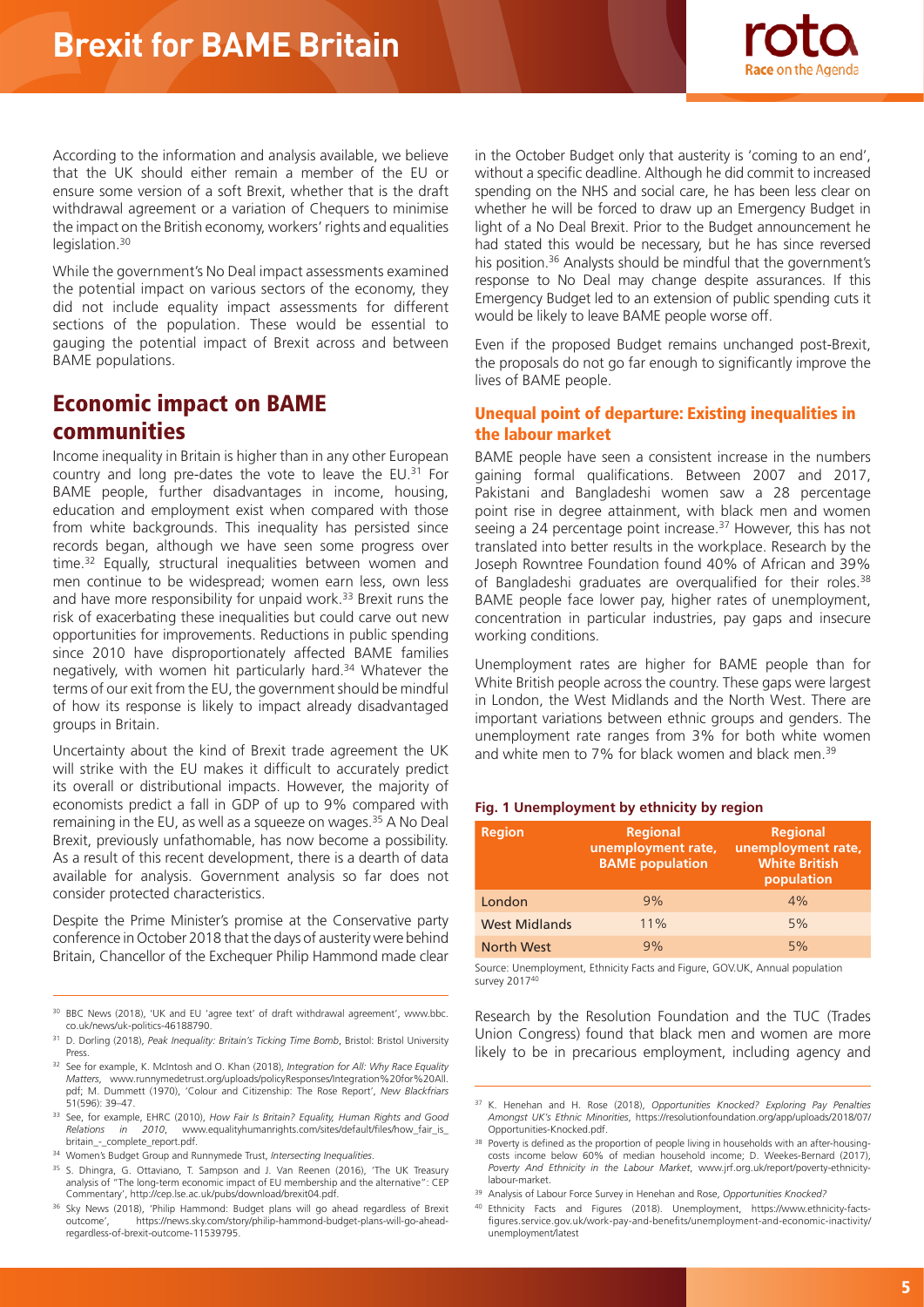seasonal work.<sup>41</sup> Even when variables such as qualifications, age, region and socioeconomic group are taken into account, the data shows significant pay gaps between ethnic minorities and White British people. Although the gaps have constricted over time, the largest pay penalty exists between black male graduates, who can expect to earn £700 less per year (full time) than white male graduates, even with their social background and job taken into account. Differences *between* ethnic groups are important to note, with no statistically significant pay penalty for male Indian graduates compared with white graduates.<sup>42</sup>

## Concerns for BAME workers in specific sectors

BAME workers are clustered in specific industries, with differences between groups and genders. This is concerning, as some of these industries are at risk of being negatively impacted by Brexit.

Pakistani and Bangladeshi people are most likely to work in distribution, hotels and restaurants,<sup>43</sup> whereas black people are more likely to work in the public sector, particularly black women.44 Black Caribbean workers are more likely to be found in administrative or secretarial occupations, while the largest proportion of Black African employees work in health service such as nursing auxiliaries or assistants.<sup>45</sup> Both Black African and Caribbean women are over-represented in the 'human health and social work' sector. Just below 30% of Black Caribbean and nearly four in ten Black African women are employed in this industry cluster.46 Temporary contracts are a common practice in this industry. As a result, the livelihoods of women in these groups are vulnerable when public spending is cut.

Pakistani, Bangladeshi and African groups are clustered in industries synonymous with low pay and are therefore at higher risk of poverty than other groups. In 2015/16, half of Bangladeshi households were living in poverty, compared with only 19% of White British households. The figure was at 46% for Pakistani households and 40% for Black African/Caribbean households.<sup>47</sup> For Pakistani households, high rates of poverty have been the most persistent over time.48 However, poverty rates are higher for all BAME groups than for White British people. Those in persistent poverty are more likely to live in social housing, be younger, have no qualifications, and be unemployed – characteristics that are more common for BAME groups.49

#### Impact of Brexit: Sectoral impacts and BAME groups

The predicted drop in national GDP, productivity and employment in many sectors and potential increase in trade barriers due to Brexit will have negative consequences for the entire country.

<sup>49</sup> Weekes-Bernard, *Poverty and Ethnicity in the Labour Market*.



#### Soft Brexit risks

In the event of a soft Brexit, studies have predicted that there will not be significant differences between BAME Britons and white Britons in terms of impact from sectoral instability across all sectors.54 However, in the case of a Hard Brexit, ethnic minority groups will likely suffer more than white groups due to their high representation in services sectors, which are predicted to be harder hit. Those in service provision sectors in the North East and West Midlands, where the largest share of services exports to the EU go, are likely to suffer most.<sup>55</sup>

As we know, Black women are highly concentrated within the 'Human health and social work activities'. Nearly 4 in 10 (38%) of Black African women are working in this sector.<sup>56</sup> This sector is likely to face higher operational costs, tighter budgets and greater performance pressures on staff.57 The rising cost of NHS and social care service provision may also lead to Budget-based redundancies.58 Those most likely to be impacted are BAME women, as women make up 80% of the residential care and social work workforces.59

South Asian workers are concentrated in sectors, such as retail, hotels, restaurants and textiles, with traditionally lower pay and

<sup>51</sup> See Begg and Mushovel, *The Economic Impact of Brexit*; Dhingra et al., 'The UK Treasury analysis of "The long-term economic impact of EU membership and the alternative"'.

<sup>53</sup> Dhingra et al., *The Costs and Benefits of Leaving the EU*.

- <sup>55</sup> I. Borchert and N. Tamberi (2018), 'Brexit and regional services exports: a heat map http://blogs.sussex.ac.uk/uktpo/files/2018/01/Briefing-paper-14-Heatmapfinal.pdf.
- <sup>56</sup> ONS (2011). '2011 Census analysis: Ethnicity and the Labour Market, England and https://www.ons.gov.uk/peoplepopulationandcommunity/culturalidentity/ ethnicity/articles/ethnicityandthelabourmarket2011censusenglandandwales/2014-11- 13#characteristics-of-ethnic-groups-in-employment.
- <sup>57</sup> C. Cooper (2018), 'NHS chiefs sound alarm about Brexit impact on health workforce', www.politico.eu/article/nhs-chiefs-sound-alarm-about-brexit-impact-on-healthworkforce-nurses-doctors-migration.
- 58 N. Fahy et al. (2017), 'How will Brexit affect health and health services in the UK? Evaluating three possible scenarios', *The Lancet* 390 (10107): 2110–2118, www.thelancet.com/ journals/lancet/article/PIIS0140-6736(17)31926-8/fulltext.
- <sup>59</sup> Skills or Care (2018), *The State of the Adult Social Care Sector and Workforce in England*, www.skillsforcare.org.uk/NMDS-SC-intelligence/Workforce-intelligence/documents/ State-of-the-adult-social-care-sector/The-state-of-the-adult-social-care-sector-andworkforce-2018.pdf.

<sup>41</sup> TUC (2015), *Insecure work and Ethnicity*, www.tuc.org.uk/sites/default/files/Insecure%20 work%20and%20ethnicity\_0.pdf.

<sup>42</sup> Henehan and Rose, *Opportunities Knocked?*

<sup>43</sup> Using Annual Population Survey figures (2016); Department for Business, Energy & Industrial Strategy (2018), 'Ethnicity Facts and Figures: Employment by sector', www. ethnicity-facts-figures.service.gov.uk/work-pay-and-benefits/employment/employmentby-sector/latest.

<sup>44</sup> Analysis of Labour Force Survey in Women's Budget Group and Runnymede Trust, *Intersecting Inequalities*.

<sup>45</sup> M. Brynin and S. Longhi (2015), *The Effect of Occupation on Poverty among Ethnic Minority Groups*, www.jrf.org.uk/report/effect-occupation-poverty-among-ethnicminority-groups.

<sup>46</sup> Women's Budget Group and Runnymede, *Intersecting Inequalities*.

<sup>47</sup> Weekes-Bernard, *Poverty and Ethnicity in the Labour Market*.

<sup>48</sup> P. Fisher and A. Nandi (2015), *Poverty across Ethnic Groups through Recession and Austerity*, www.jrf.org.uk/sites/default/files/jrf/migrated/files/poverty-ethnic-groupsrecession-full.pdf.

<sup>50</sup> See IPPR, IFS and WBG Brexit reports cited here extensively.

<sup>52</sup> Morris, *An Equal Exit?*

<sup>54</sup> Morris, *An Equal Exit?*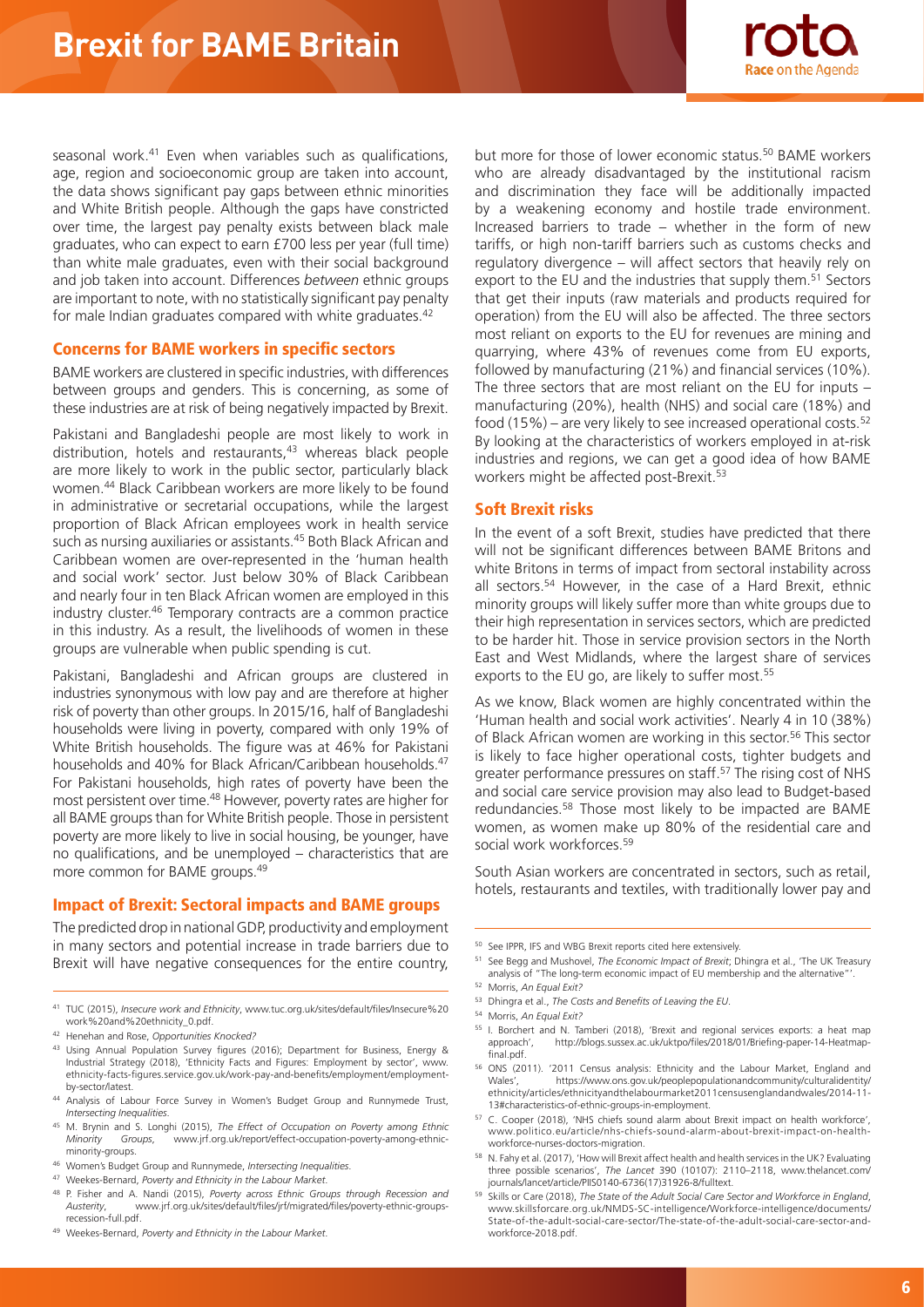

higher job insecurity. Clothing manufacture, an industry with a large BAME workforce, is at high risk, as the majority of its exports are to the EU. These already low-paid workers are at risk of even lower pay and redundancies, because of downsizing or relocation of firms due to Brexit. Those with temporary, casual employment status or on zero-hour contracts are most at risk of gradually eroded employment standards and minimum wage protections, despite the possibility of a short-term temporary increase in labour demand due to departing EU workers.<sup>60</sup>

While London and the South East are less dependent on exports to the EU, employment in these regions is highly concentrated in service provision. Impact studies that focus on a soft Brexit scenario predict high risks for this region, especially in the short and medium term.61 The local authorities in the financial centre of London, such as Tower Hamlets and the City of London, have a very high BAME population, as well the highest concentration of people involved in the services sectors.

Studies disagree on whether regions with a high concentration of service sectors, i.e. London and the South East, will be more at risk due to Brexit than those that are more economically integrated with the EU, i.e. the Midlands and the North of England. However, most agree that in the long-term it is the areas outside London and the South East that will suffer from a longer economic downturn, even if the immediate shock is far greater to London and the South East due to the concentration of financial services there.<sup>62</sup> The latter is more resilient to economic shocks than the rest of the country and more likely to rebound, due to the skills and track record of the region.

## Hard Brexit or No Deal: Projected impacts

In the case of a No Deal Brexit and the imposition of WTO rules, leading to tariff-based trade barriers with the EU, 14% (3.7 million) of workers are employed in industries that it is estimated would lose more than 5% of their Gross Value Added (GVA). Nearly 20% of men with GCSE qualifications or below work in highly exposed industries. Of this group, 29% (500,000) are employed in manual occupations such as process, plant and machine operations, classed as 'very highly exposed industries', and will be at the highest risk of job cuts. $63$  This group has also historically struggled to find equally well-paid employment elsewhere when job losses occur. Pakistani and Bangladeshi men are twice as likely as the White British group to be working in these industries, and much more likely to be already living in poverty. This puts this group at higher risk of job insecurity at best, and redundancy and increased poverty at worse.<sup>64</sup>

The effect of Brexit will vary between different parts of the country, depending on whether they are reliant on exports

or not, the share of their exports that are services and the percentage of workers in those sectors. Different analytical approaches have predicted different short- and long-term outcomes for each region. Those approaches that measure EU trade exposure predict greater negative impacts for the northern and western regions.<sup>65</sup> While 49% of the UK's total exports go to the EU, 61% of the North of England's and Wales' exports are EU-bound, compared with 43% of those of London and the West Midlands. The government's internal modelling based on the above suggests that regions outside of London are most likely to face economic losses because of their reliance on exports.66 The BAME populations of these regions who are employed in manufacture and export-based industries will face economic uncertainty, rising costs of production and increased global competition, especially in a Hard Brexit or No Deal scenario. Men employed in highly exposed sectors in Northern Ireland and the West Midlands are most at risk of downsizing due to trade barriers.<sup>67</sup>

Overall, the uncertainty of Brexit's outcomes are detrimental to long-term goals of reducing economic disadvantage, widening employment prospects, creating employment stability and deepening career progression across the country for BAME workers.

## Spending power of BAME households

As discussed, the terms of the Brexit deal will determine how industries, trade and employment will be affected. This has a direct bearing on wages, spending power and wellbeing of individuals and households. It is difficult to predict how BAME families will be affected in general, as they are diverse in structure and have different rates of home ownership and levels of income. The interplay between existing inequality in the labour market, the structure of BAME families, post-Brexit government policies and the economy's reaction to Brexit will determine how BAME families fare post-Brexit.

# What affects BAME families spending power?

Family characteristics, housing tenure and place of residence, and government policy all impact the socioeconomic position of BAME families and, as a result, their disposable income. Bangladeshi, Black African and Pakistani households are more likely than other groups to have dependent children and to live in large families.<sup>68</sup> For black groups, single-parent families are more common than in other groups. Black Caribbean (24%), African (24%), Mixed: White and Black Caribbean (26%), Other Black (26%) and Mixed White and Black African (21%) groups have a higher proportion of lone-parent families than the England and Wales average (11%).<sup>69</sup>

<sup>60</sup> Work Foundation (2017), *Could a Bad Brexit Deal Reduce Worker's Rights across Europe?* www.theworkfoundation.com/wf-reports.

<sup>61</sup> S. Dhingra, H. Huang, G. Ottaviano, J.P. Pessoa, T. Sampson and J. Van Reenen (2017), 'Local economic effects of Brexit', *National Institute Economic Review* 242(1).

<sup>62</sup> Dhingra et al., 'The local economic effects of Brexit'; Borchert and Tamberi, *Brexit and Regional Services Exports*; Chen et al., 'The continental divide?'

<sup>63</sup> Morris, *An Equal Exit?*

<sup>64</sup> Department for Business, Energy & Industrial Strategy, 'Ethnicity facts and figures'; Nomis Official Labour Market Statistics, 'DC6213EW – Occupation by ethnic group by sex by age', www.nomisweb.co.uk/query/asv2htm.aspx. These groups have a lower median age but are slightly more likely to have no qualifications and much more likely to live in poverty. For more, see ONS (2011), 'DC5209EWla - Highest level of qualification by ethnic group', www.nomisweb.co.uk/census/2011/DC5209EWLA/view/2092957703?rows=c\_ hlqpuk11&cols=c\_ethpuk11; Weekes-Bernard, *Poverty And Ethnicity in The Labour Market*.

<sup>65</sup> Chen et al., 'The continental divide?'

<sup>66</sup> House of Commons Exiting the EU Committee, *EU Exit Analysis*.

<sup>&</sup>lt;sup>67</sup> Levell and Norris Keiller, 'The exposure of different workers to potential trade barriers between the UK and the EU'.

<sup>&</sup>lt;sup>68</sup> ONS (2011), 'LC1201EW – Household composition by ethnic group of Household<br>Reference Person (HRP)', https://www.nomisweb.co.uk/census/2011/LC1201EW/ Reference Person (HRP)', https://www.nomisweb.co.uk/census/2011/LC1201EW/ view/2092957703?rows=c\_hhchuk11&cols=c\_ethhuk11.

<sup>69</sup> ONS (2014), '2011 Census analysis: What does the 2011 Census tell us about the characteristics of Gypsy or Irish travellers in England and Wales?', www.ons. gov.uk/peoplepopulationandcommunity/culturalidentity/ethnicity/articles/what doesthe2011censustellusaboutthecharacteristicsofgypsyoririshtravellersinengland andwales/2014-01-21; ONS, LC1201EW.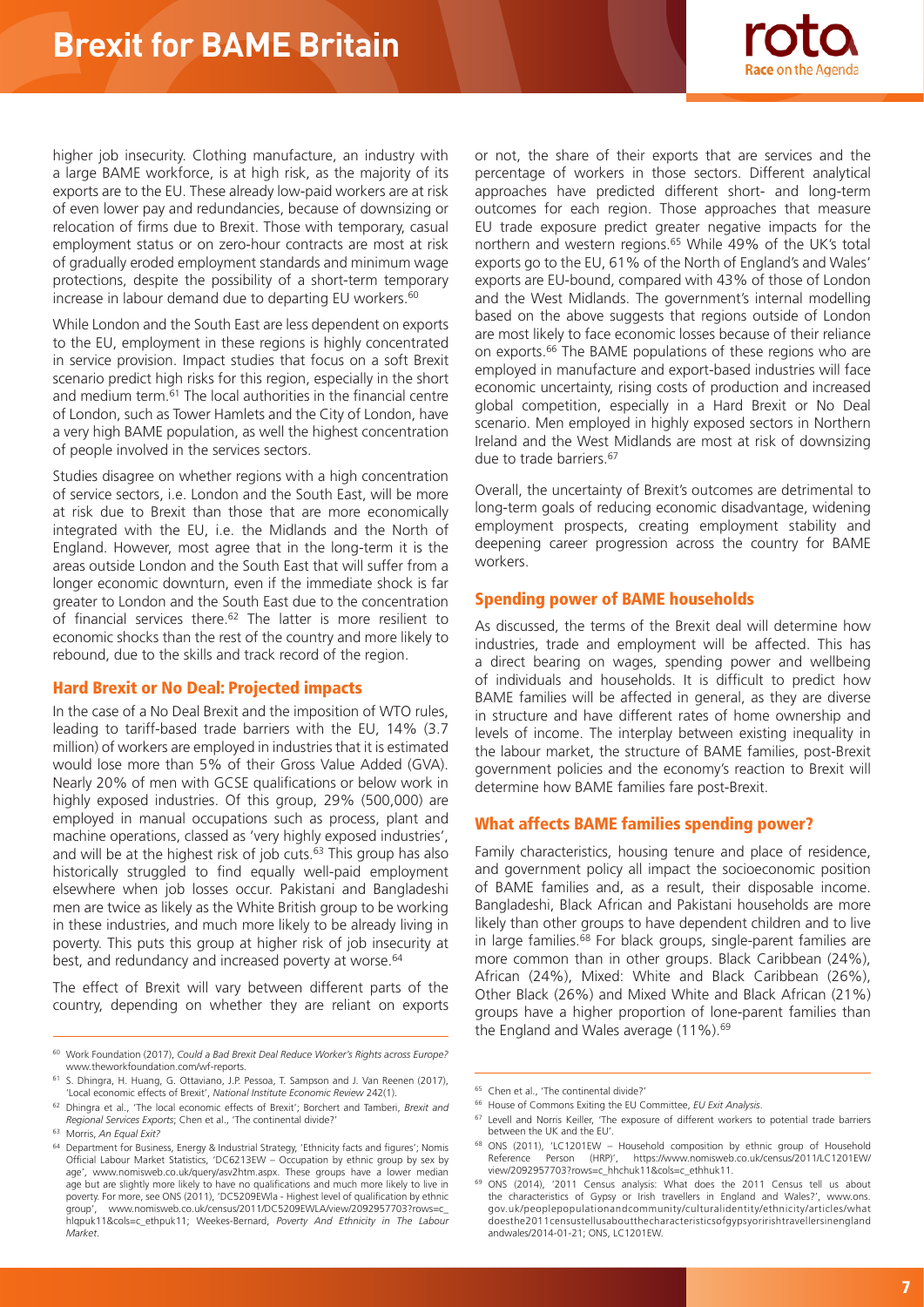

London has the highest proportion of ethnic minority groups, followed by the West Midlands, as a result of past migration patterns.70 BAME people are still concentrated in urban areas rather than rural ones.<sup>71</sup> The type of residence also differs between ethnic groups. While 68% of White British and Indian households are owner-occupied, the proportion is only 24% for Black African households. Rates of social rented and private rented housing are much higher among Black African, Black Caribbean, Pakistani and Chinese households. Tenants in private rented accommodation are more likely to pay a higher proportion of their income in rent, missing out on the financial asset security that being an owner-occupier provides and the financial security this brings.72

The socioeconomic position and family structure of BAME families intersect with government policies to impact household income and resources. BAME households are more likely to receive 'top-ups' to their wages from Working Tax Credits and help with housing costs (Housing Benefit and Local Housing Allowance). For example, 8% of Black, 16% of Bangladeshi and 14% of Pakistani households are in receipt of Working Tax Credits, compared with 5% of White households.<sup>73</sup> Black households (35%) are the most likely to have a weekly income of less than £400.74 However, there are important demarcations between ethnic groups. Indian households (35%) households have a weekly income of £1000 or more, and are twice as likely to be in this income band as Pakistani households (17%) and Black households (16%).75

Research by the Women's Budget Group and the Runnymede Trust found that cuts to benefits and public services as part of the Government's austerity programme since 2010 have disproportionately impacted households with children. Policies such as Universal Credit have impacted single mothers particularly hard. As a result, the poorest fifth of black and Asian households have seen their living standards fall by 19.2% and 20.1%, respectively. This equates to a real-terms annual average loss in living standards of £8407 and £11,678.76

The recent Budget promises a £1000 increase to the Work Allowance, as part of Universal Credit – a welcome change for BAME women in particular. But this will not compensate for real-terms cuts elsewhere.77 A further increase of the personal tax allowance will benefit the richest men the most. The increase to the National Living Wage will not be enough to offset a

- <sup>70</sup> ONS (2011), *'2011 Census analysis comparing rural and urban areas of England and Wales'*, http://webarchive.nationalarchives.gov.uk/20160107183528/www.ons.gov.uk/ ons/dcp171776\_337939.pdf; E. Thomas (2015), 'Immigration is an urban issue', www. centreforcities.org/blog/immigration-is-an-urban-issue.
- ONS (2018), 'Ethnicity facts and figures: Regional ethnic diversity', www.ethnicity-factsfigures.service.gov.uk/ethnicity-in-the-uk/ethnic-groups-by-region.
- <sup>72</sup> T. Moore and R. Dunning (2017), *Regulation of the Private Rented Sector in England using Lessons from Ireland*, https://www.jrf.org.uk/report/regulation-private-rented-sectorengland-using-lessons-ireland.
- <sup>73</sup> DWP (2017), 'Family Resource Survey (2013–2016). Table 2.3: Sources of total gross household income by ethnic group of head, average of 2013/14, 2014/15 and 2015/16, United Kingdom', www.gov.uk/government/statistics/family-resources-survey-financialyear-201516.
- <sup>74</sup> Before tax and National Insurance was deducted.
- <sup>75</sup> DWP (2018), 'Ethnicity facts and figures: Household income', www.ethnicity-facts-figures. service.gov.uk/work-pay-and-benefits/pay-and-income/household-income/latest.
- <sup>76</sup> Women's Budget Group and Runnymede Trust, *Intersecting Inequalities*.

continued freeze on working-age benefits or remaining gaps in public services funding.78 Further, the two-child cap remains in place as part of Universal Credit, penalising third and subsequent children. This will continue to hit Black African, Bangladeshi and Pakistani families more than any other groups.<sup>79</sup>

Despite the Chancellor's recent reversal of his position, an Emergency Budget, which has the potential to be less generous than the current offering, cannot be ruled out in light of a No Deal Brexit. Regardless of the Brexit terms, the government should respond to any economic shocks by investing in infrastructure – both physical infrastructure such as road, rail and telecoms and the social infrastructure of care, health, welfare and education.

## BAME families and post-Brexit price impacts

It is difficult to confidently predict the price impacts for BAME groups across income, geographical and ethnic lines without knowing the terms of Brexit. Around 30% of the food purchased in the UK is imported and this will be greatly impacted by the nature of post-Brexit trade agreements. The poorest families would be the most impacted by rising food prices, as almost a quarter of their household expenditure goes on food, compared to one-tenth for the richest tenth of households.<sup>80</sup> The results of the IPPR study suggest that white households will experience greater price impacts due to Brexit because a higher portion of their monthly expenditure goes on goods, services and transport that are price-sensitive post-Brexit, as compared with BAME families, who spend a higher proportion on rent.<sup>81</sup> The latter are also more likely to live in London, where rents are higher than in the rest of the country, and spend less money on alcohol, tobacco and fuel, where price rises are predicted, as compared with white Britons. However, BAME families are less likely to have savings, spend a greater share of their income overall and are less able to weather economic hardships than white families in the UK.82 Areas outside of London have experienced the largest inflation effects after the referendum, and it is likely that the poorest populations in these areas will be most impacted.<sup>83</sup>

While a soft Brexit is the most desirable outcome, even this scenario is predicted to be harmful to BAME families overall given the 2% depreciation in the value of sterling since the referendum and predicted 1.8% reduction in income. In a Hard Brexit or a No Deal scenario, there two types of impact predicated on the price of goods and services across sectors. Analysts have suggested that leaving the EU could provide the UK with an opportunity to reduce import tariffs on goods from other countries, leading to lower prices of essential goods such as food and drink.84 Given that poorer families spend larger portions of their income on these product groups, it could be

<sup>80</sup> F. McGuinness (2018), *Poverty in the UK: Statistics*, https://researchbriefings.files. parliament.uk/documents/SN07096/SN07096.pdf.

- <sup>82</sup> A. Corlett (2017) *Diverse Outcomes: Living Standards by Ethnicity*, www. resolutionfoundation.org/app/uploads/2017/08/Diverse-outcomes.pdf.
- <sup>83</sup> Breinlich et al., *Who Bears the Pain?*

<sup>77</sup> M. Whittaker (2018), 'How to spend it: Autumn Budget 2018 response', www. resolutionfoundation.org/publications/how-to-spend-it-autumn-2018-budget-response; T. Waters (2018), *Personal Tax and Benefit Measures*, www.ifs.org.uk/uploads/budgets/ budget2018/tw\_budget2018.pdf.

<sup>78</sup> B. Zaranko (2018), The End of Austerity?, www.ifs.org.uk/uploads/budgets/budget2018/ bz\_budget2018.pdf.

<sup>79</sup> Women's Budget Group and Runnymede Trust, *Intersecting Inequalities*.

<sup>81</sup> Morris, *An Equal Exit?*

<sup>84</sup> W. Lightfoot (2017) 'Here's how we could see lower food prices after Brexit', *The Telegraph*, 5 May, www.telegraph.co.uk/news/2017/05/05/could-see-lower-food-pricesbrexit.

<sup>85</sup> P. Levell (2018), 'Little scope for post-Brexit tariff reductions to cut consumer prices significantly', www.ifs.org.uk/publications/12853.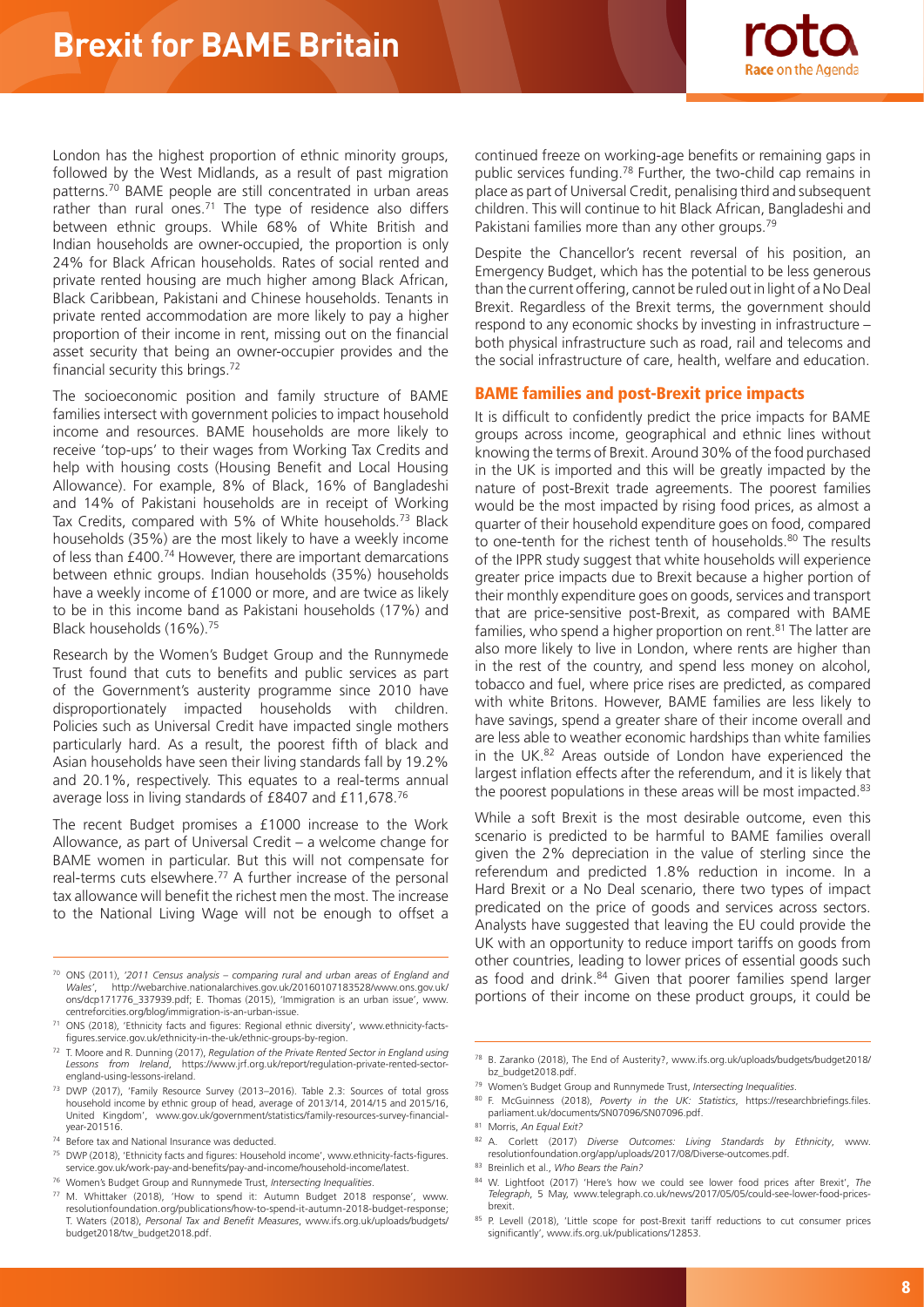

argued that Brexit could lead to lower household costs for BAME families in the lower income brackets. A Hard or No Deal Brexit could mean unilateral tariff elimination and trade deals with non-EU countries that could reduce overall prices by between 0.7% and  $1.2\%$ .  $85$  However, this is unlikely to counteract the predicted larger impact on real income of post-Brexit trade barriers between the EU and the UK.<sup>86</sup>

The layers of red tape that will be necessary for goods coming in and out of the UK to and from the EU will lead to higher importexport costs and, thus, higher consumer prices.<sup>87</sup> Given that the average household is already £600-£1000 poorer since Brexit, 88 the combination of increased tariffs under WTO rules and the fall in the value of the pound could cost households even more, with the greatest impacts on the poorest households. Analysis values the decline in household income at between £850 and £6400 per year, with those in the lowest deciles being the worst hit.89

In light of this, a post-Brexit reduction in real income due to falling wages and lower GDP will leave BAME families across the country less able to afford the same, but now more expensive, basket of goods and services. These impacts will be most felt by BAME women, as they tend to have the main responsibility for the purchase and preparation of food and managing household budget.90 They have been described as the 'shock-absorbers' of poverty, as they bear the brunt of its worst effects while seeking to protect their families from it.

# Public services

As discussed, BAME people are more likely to earn less, own fewer assets and have lower household resources. Wealthier households can weather reductions in public spending by paying for private services: for example, using a car, taking out private health insurance, paying for legal representation or paying for childcare. Yet it is local authorities in the most deprived areas, where BAME people are more likely to live, that have suffered the greatest cuts to spending.<sup>91</sup> These include a fall of over 50% in funding to local authorities from central government between 2010/11 and 2015/16. There have also been real-terms cuts to schools, the NHS and transport across the country.<sup>92</sup> In 2011 more than one in three people of Bangladeshi and Pakistani origin lived in a deprived neighbourhood, the highest proportion of any ethnic group.

- 91 This excludes school spending; A. Hastings, N. Bailey, G. Bramley, M. Gannon and D. Watkins (2015), *The Cost of the Cuts: The Impact on Local Government and Poorer Communities*, www.jrf.org.uk/report/cost-cuts-impact-local-government-and-poorer-communities; S. Jivraj (2014), 'Ethnicity and deprivation in England', https://beta. ukdataservice.ac.uk/impact/case-studies/case-study?id=155.
- 92 N.A. Smith, D. Phillips and P. Simpson (2016), 'Council-level figures on spending cuts and business rates income', www.ifs.org.uk/publications/8780; D. Maguire, P. Dunn and H. McKenna (2016), 'How hospital activity in the NHS in England has changed over time', www.kingsfund.org.uk/publications/hospital-activity-funding-changes#why-is-thisa-problem-now; C. Belfield, C. Crawford and L. Sibieta (2017), *Long-Run Comparisons of Spending Per Pupil across Different Stages of Education*, www.ifs.org.uk/uploads/ publications/comms/R126.pdf; Campaign for Better Transport (2018), 'Buses in crisis, 2018', www.bettertransport.org.uk/buses-crisis-2017.

**Public service cuts, the 2018 Budget and Brexit uncertainty** BAME people are more vulnerable to cuts to public service provision. Cuts to funding for services such as schools, hospitals, transport and education that have been in place since 2010 have hit low-income BAME households more than any other group. Analysis by the Women's Budget Group and the Runnymede Trust forecast that by 2020, the poorest fifth of Black and Asian households will see their living standards cut by 11.6% and 11.2% –  $£5090$  and  $£6526$  respectively in cash terms – in comparison with 2010. For White households, living standards will fall by 8.9%. Public spending cuts will have the largest impact on people on the lowest incomes.

The most recent Budget in October 2018 set out real-terms cash injections for the NHS and £650m extra for social care in 2019/20. An increase to health and social care funding is welcome news for BAME people who are more likely to work in these sectors. But this is not enough to plug existing gaps. Social care faces at least a £1.5bn funding shortfall by 2020.<sup>93</sup> Nor does the extra funding equate to an end of austerity. With increases also in the pipeline for defence and aid spending, it is implied that all other government departments will face further real-terms cuts, including local government, despite a promised increase in their grant from central government. Analysis by the Resolution Foundation found that overall public spending will still remain at historic lows and that proposed reforms will not undo nearly a decade of public spending cuts since 2010.<sup>94</sup> BAME households on low incomes and lone parents will continue to bear the brunt of cuts to public services without a more ambitious policy programme than the one outlined in the Budget.

## Staffing public services

In the case of a Hard or No Deal Brexit, ending freedom of movement would deal a harsh blow to the NHS, with potentially 115,000 fewer social care workers by 2026, as 17% (220,000) of current social care staff in England are from overseas.<sup>95</sup> Not only do ethnic minorities disproportionately use public health and social services: they are also disproportionately more likely to be working in these areas. Hospitals could face both running out of, and over-stockpiling, drugs in a No Deal Brexit situation, despite the government's promises to come up with a system that will ease the requirements for paperwork needed to import drugs, such as customs and safety declarations. The government has advised both hospitals and pharmaceutical companies to stockpile six weeks' worth of goods.96

In keeping with current trends towards privatising health and welfare services in the UK, analysts have reported that the post-Brexit scenario might see an intensification of liberalisation and privatisation of these services, leading to an increase in foreignbased service providers. $97$  This may lead to a system where

<sup>86</sup> Dhingra et al., *The Costs and Benefits of Leaving the EU*.

<sup>87</sup> P. Levell (2018), *The Customs Union, Tariff Reductions and Consumer Prices*, www.ifs.org. uk/uploads/publications/bns/BN225.pdf.

<sup>88</sup> G. Young (2017), 'Commentary Monetary and fiscal policy normalisation as Brexit is negotiated', *National Institute Economic Review* 242(November), https://journals. sagepub.com/doi/pdf/10.1177/002795011724200103.

<sup>89</sup> Breinlich et al., *Who Bears the Pain?*

<sup>90</sup> Women's Budget Group, *Exploring the Economic Impact of Brexit on Women*.

<sup>93</sup> S. Bottery, M. Varrow, R. Thorlby and D. Wellings (2018), *A Fork in the Road: Next Steps for Social Care Funding Reform*, www.kingsfund.org.uk/sites/default/files/2018-05/Afork-in-the-road-next-steps-for-social-care-funding-reform-May-2018.pdf.

<sup>94</sup> Whittaker, 'How to spend it'.

<sup>95</sup> Global Future (2018), *100,000 Carers Missing: How Ending Free Movement Could Spell Disaster for Elderly and Disabled People*, https://ourglobalfuture.com/wp-content/ uploads/2018/08/GF-Social-care-report.pdf.

<sup>96</sup> *The Guardian* (2018), 'NHS unprepared for no-deal Brexit, leaked letter warns', 21 August, www.theguardian.com/politics/2018/aug/21/nhs-leak-warns-of-brexit-drug-shortagesand-disease-risk.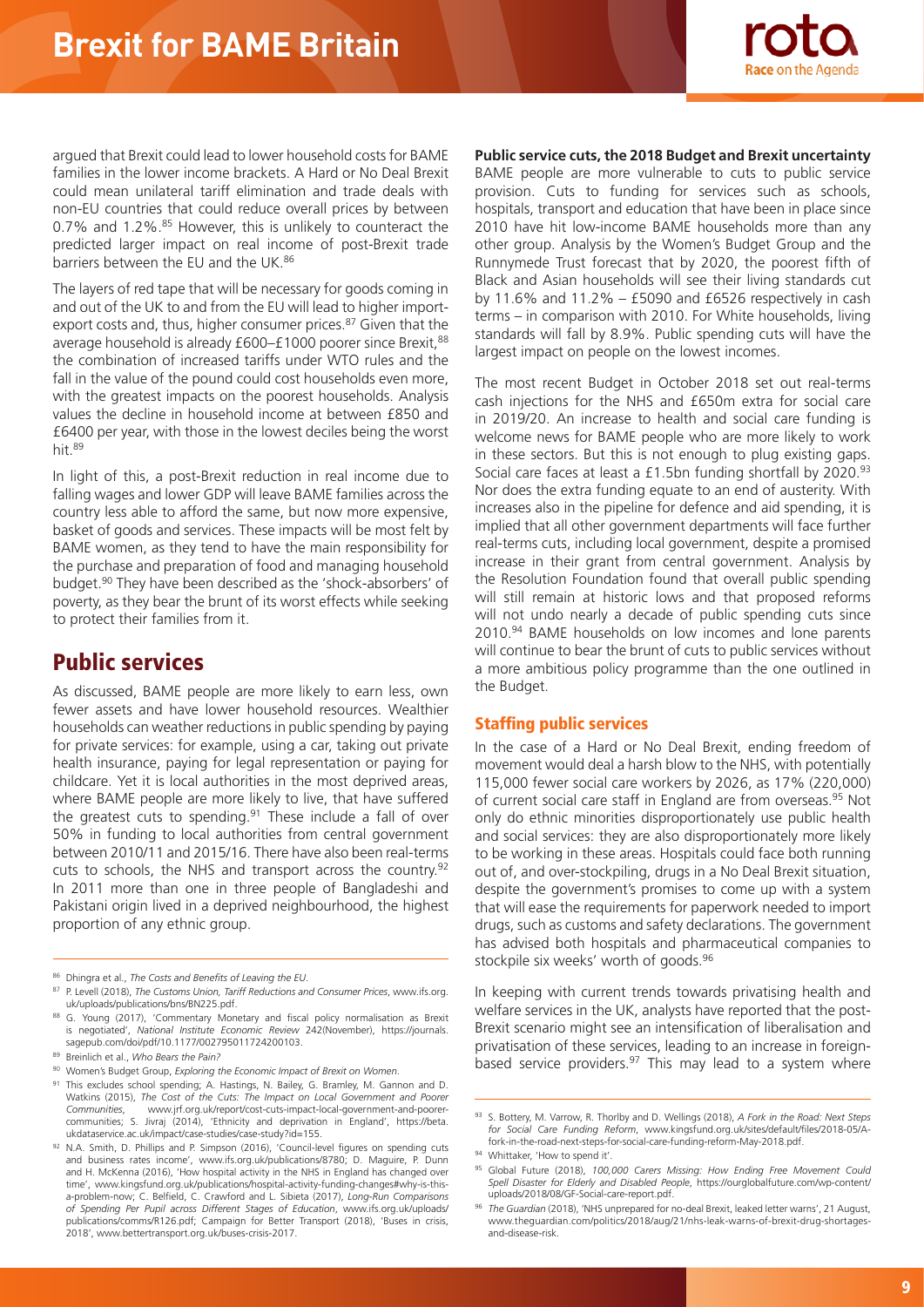

people who can afford it can buy services, rather than have them provided irrespective of socioeconomic status as part of their entitlement as citizens. It also means that the government, and by extension the people, are less able to have a say in the quality of and entitlement to service provision.<sup>98</sup>

## Uncertainty for the voluntary sector

Cuts to public spending will also mean a continuation and intensification of cuts to community and voluntary organisations that provide specialised services to BAME populations. 'Post-Brexit, UK citizens will no longer be able to benefit from the EU Structural and Investment Funds growth programme (ESIF), a programme related to human rights worth £4.15 billion between 2014 and 2020. BAME people, people with multiple complex barriers, offenders and ex-offenders are all specific target groups for the fund. This provides organisations with ring-fenced funding for interventions and infrastructure that supported BAME men and women to get work, helped families to make ends meet, protected those who were suffering from domestic violence, and provided young people with supplementary education and training.

 We support the recommendations of the Equality and Diversity Forum: the government should make sure that its promise to replace the European Social Fund with a Shared Prosperity Fund is realised and maintain its equality focus.<sup>99</sup> The reduction or elimination of these initiatives will further deepen income and opportunity inequality between the general and BAME populations.

# Economic disappointment, social grievances

The projected economic downturn has the potential to fuel social grievances, with BAME communities in the firing line. Research by Hope Not Hate found that 46% of Leave voters felt that Brexit would increase the economic opportunities for people like them, compared to just 7% of Remain voters. Levels of optimism about economic prosperity are greatest in those areas that voted most strongly to leave the EU.<sup>100</sup> These are also the areas that are projected to be negatively impacted by a Hard Brexit.

*'Hate Crime has increased. The language used in discussions on immigration has become more offensive and racial tensions have escalated.' – ROTA member*

If the promised 'Brexit dividend' – using money we would no longer be paying to the EU on the NHS instead – does not materialise and economic optimism proves unfounded, BAME people are likely to be the targets of resentment on- and offline.

It is highly unlikely there will be a Brexit dividend or increased prosperity.101 The government has provided no evidence of plans in its Budget and subsequent Spending Review that would bring economic prosperity to the poorest in our society.

The politics of resentment that drove much of the Leave vote – genuine economic and political grievances dusted with nostalgia for an imagined monoethnic Britain – has real potential to escalate exponentially. The police already anticipate an increase in hate crime following our exit in March 2019 to mirror the rise that followed the Brexit vote in 2016.102 Visible minorities continue to be the target of most hate crimes.<sup>103</sup>

#### *'Victims of racial abuse [are being] told to go "home" despite being UK born' – ROTA member*

The language and imagery used by Vote Leave during the Brexit campaign purposely conflated the issue of EU and non-EU migration as threats. Although anyone who sounds or looks visibly different is at heightened risk, the language of politicians such as Boris Johnson and Nigel Farage in relation to Muslim communities has legitimised a hostile discourse in relation to anyone who appears different.<sup>104</sup> Some deindustrialised large and medium-sized towns are at-risk hotspots for hate, with high levels of multiple deprivation and evidence that hostile attitudes towards all migrants and minorities is prevalent, and with violence being advocated against these groups in some cases.105

*'[It's] created hostile environments with language, news feed, media etc., created isolation, stress and insecurity through the division. This [is] generated by politicians' language and media emphasis. A general disempowering and shutting up of people from BAME or any minority.' – ROTA member*

Instead of allowing migrants and minorities to be blamed for disadvantage and change, the government should lead by example with an economic and social programme that can address social and economic exclusion that has persisted particularly in the North East and coastal towns.

# Forgotten migrants: BAME people from the EU

The future is uncertain for EU citizens living in the UK who wish to gain settled status. The experiences of BAME people born in EU member states are not discussed as part of the debate. About 10% of the EU-born population of the UK are ethnic minorities, numbering 250,000 people – the size of a mediumsized British town.106

<sup>97</sup> E. Mossialos, V. Simpkin, O. Keown and A. Darzi (2016), *Will the NHS Be Affected by Leaving or Remaining in the EU?*, www.lse.ac.uk/LSEHealthAndSocialCare/impacts/news/ NHS-and-EU-Referendum-briefing.pdf.

<sup>1.</sup> Johnson (2017), 'NHS privatisation exposed: Scale of treatment for paying patients at NHS hospitals revealed', 30 September, www.independent.co.uk/news/uk/politics/nhsprivatisation-health-service-exposed-private-cancer-patients-hospitals-treatment-workgovernment-a7974096.html.

<sup>99</sup> Equality and Diversity Forum (2018), *Shared Prosperity, Shared Rights: Replacing EU Funding for Equality and Human Rights after Brexit*, www.edf.org.uk/wp-content/ uploads/2018/02/EDF-SHARED-PROSPERITY-REPORT.pdf.

<sup>100</sup> Carter, *Fear, Hope and Loss*.

<sup>101</sup> Full Fact (2018), 'Does the Brexit dividend exist?', https://fullfact.org/europe/does-brexitdividend-exist/.

<sup>102</sup> V. Dodd (2018), 'Police predict rise in hate crime as Brexit approaches', *The Guardian*, 18 October, www.theguardian.com/society/2018/oct/18/police-predict-rise-in-hate-as-brexitapproaches.

<sup>103</sup> O'Neill, *Hate Crime, England and Wales, 2016/17*.

<sup>104</sup> BBC (2018), 'Boris Johnson faces criticism over burka "letter box" jibe', www.bbc.co.uk/ news/uk-politics-45083275; H. Stewart and R. Mason (2016), 'Nigel Farage's anti-migrant poster reported to police', *The Guardian*, 16 June, www.theguardian.com/politics/2016/ jun/16/nigel-farage-defends-ukip-breaking-point-poster-queue-of-migrants.

<sup>105</sup> Carter, *Fear, Hope and Loss*.

<sup>106</sup> ONS (2011), 'LC2205EW – Country of birth by ethnic group', www.nomisweb.co.uk/ census/2011/LC2205EW.